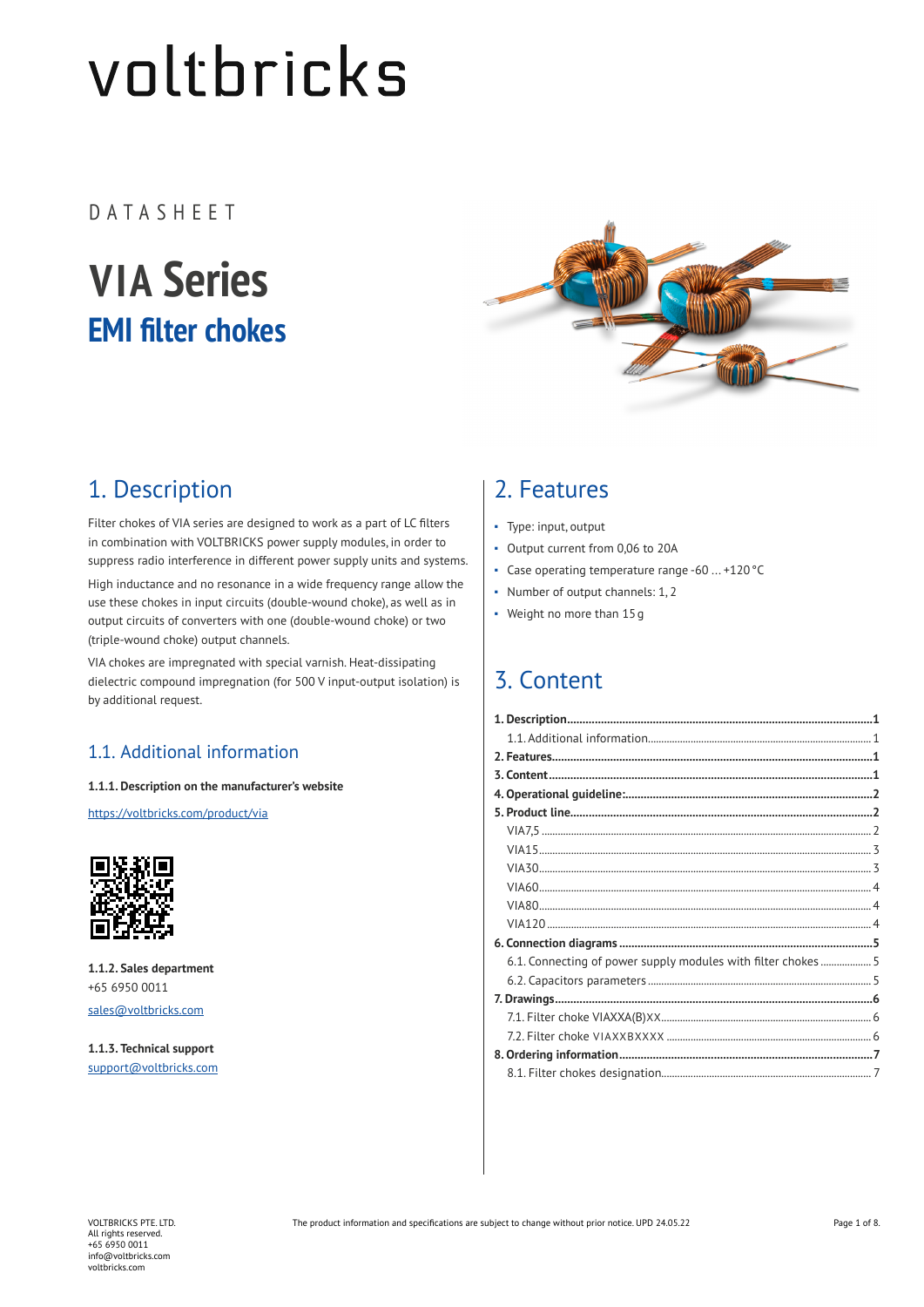#### <span id="page-1-0"></span>VOLUDTICKS DATASHEET . VIAS **DATASHEET** ▪ VIA Series

## 4. Operational guideline:

- 1. Filter elements and shunting capacitors should be mounted very close to the converter terminals: at distance < 50mm.
- 2. Filter chokes mounting and fastening inside of an equipment must be carried out with reference to mechanical loads, in which the equipment operates.
- 3. It is allowed to fasten the choke with a screw through the central hole. In this case no any mechanical damage of the choke is allowed. Also an insulation between the choke and metal fasteners should be provided.
- 4. It is allowed to glue the filter chokes with glue-sealant.
- 5. It is allowed to cover filter chokes and its terminals with varnish.
- 6. Cutting of wire leads is allowed during chokes mountig, but:
	- the minimum permissible length of the choke wire lead is 6mm from the termination site;
	- the minimum allowable distance from output termination place to the place of soldering is 3mm;
	- the length of the choke leads is 20mm.
- 7. It is recommended to solder the leads of filter chokes with an electric soldering iron of power not exceeding 80W, at temperature no more than 300 °C, soldering time up to 5 seconds per one pin. Soldering of leads is allowed no more than 3 times.
- 8. The operation of the choke is allowed at passing currents in the range from 0 to 1.2  $\times$  I<sub>NOM.</sub> The voltage drop on the choke, in case of throughput current is more than  $I_{NOM}$ , is not regulate.
- 9. The warranty period is 12 months from the date of manufacture, and for rechecked filtration throttles from the date of rechecking.

### 5. Product line

| Product name<br>$(D \times H)$ , mm | <b>Dimensions</b>           | <b>Winding wire</b><br>diameter per    | Passing current, A | Voltage drop, mV | Power dissipation,<br>mW | Inductance, µH |        |
|-------------------------------------|-----------------------------|----------------------------------------|--------------------|------------------|--------------------------|----------------|--------|
|                                     |                             | conductors qty.<br>$(d \times n)$ , mm |                    |                  |                          | min            | nom    |
| <b>VIA7,5</b>                       | Core inner diameter 5,25 mm |                                        |                    |                  |                          |                |        |
| VIA7,5A12                           | $13\times7$                 | $0,56 \times 1$                        | 1,02               | 16,07            | 32,8                     | 453,1          | 589    |
| VIA7,5A27                           | $13\times7$                 | $0,4*1$                                | 0,63               | 26,04            | 32,8                     | 1019,4         | 1325,2 |
| <b>VIA7,5A60</b>                    | $13\times7$                 | $0,28\times1$                          | 0,29               | 24,09            | 14                       | 1966,4         | 2556,3 |
| VIA7,5B03                           | $12\times 6$                | $0,56 \times 1$                        | 1,5                | 23,62            | 70,9                     | 453,1          | 589    |
| VIA7,5B3,3                          | $12,5 \times 6,5$           | $0,56\times1$                          | 1,5                | 23,62            | 70,9                     | 453,1          | 589    |
| <b>VIA7,5B05</b>                    | $12,5 \times 6,5$           | $0,56\times1$                          | 1,5                | 23,62            | 70,9                     | 453,1          | 589    |
| <b>VIA7,5B09</b>                    | $12,5 \times 6,5$           | $0,45\times1$                          | 0,83               | 23,64            | 39,2                     | 707,9          | 920,3  |
| VIA7,5B12                           | $12,5 \times 6,5$           | $0,4*1$                                | 0,63               | 26,03            | 32,8                     | 1019,4         | 1325,2 |
| <b>VIA7,5B15</b>                    | $12,5 \times 6,5$           | $0.355 \times 1$                       | 0,5                | 28,4             | 28,4                     | 1258,5         | 1636   |
| VIA7,5B20                           | $12,5 \times 6,5$           | $0,315\times1$                         | 0,38               | 31,71            | 24,1                     | 1812,2         | 2355,8 |
| <b>VIA7,5B24</b>                    | $12,5 \times 6,5$           | $0,28\times1$                          | 0,31               | 33,73            | 20,9                     | 1966,4         | 2556,3 |
| VIA7,5B27                           | $12,5 \times 6,5$           | $0,25\times1$                          | 0,28               | 45,76            | 25,6                     | 3023,5         | 3930,5 |
| <b>VIA7,5B48</b>                    | $12,5 \times 6,5$           | $0,2 \times 1$                         | 0,16               | 50,81            | 16,3                     | 5033,9         | 6544   |
| <b>VIA7,5B68</b>                    | $12,5 \times 6,5$           | $0,18\times1$                          | 0,11               | 44,92            | 9,9                      | 5549,8         | 7214,8 |
| VIA7,5B0303                         | 13,5×7                      | $0,45\times1$                          | 0,75               | 15,88            | 35,7                     | 314,6          | 409    |
| VIA7,5B3,33,3                       | $13,5 \times 7$             | $0,45\times1$                          | 0,75               | 15,88            | 35,7                     | 314,6          | 409    |
| VIA7,5B0505                         | $13,5 \times 7$             | $0,45\times1$                          | 0,75               | 15,88            | 35,7                     | 314,6          | 409    |
| VIA7,5B0909                         | $13,5 \times 7$             | $0,355 \times 1$                       | 0,42               | 18,03            | 22,7                     | 616,6          | 801,6  |
| VIA7,5B1212                         | $13,5 \times 7$             | $0,315\times1$                         | 0,31               | 18,63            | 17,3                     | 805,4          | 1047   |
| VIA7,5B1515                         | $13,5 \times 7$             | $0.28 \times 1$                        | 0,25               | 19,85            | 14,9                     | 909,2          | 1182   |
| VIA7,5B2020                         | $13,5 \times 7$             | $0,25\times1$                          | 0,19               | 20,59            | 11,7                     | 1135,8         | 1476,5 |
| VIA7,5B2424                         | $13,5 \times 7$             | $0.2 \times 1$                         | 0,16               | 33,75            | 16,2                     | 1966,4         | 2556,3 |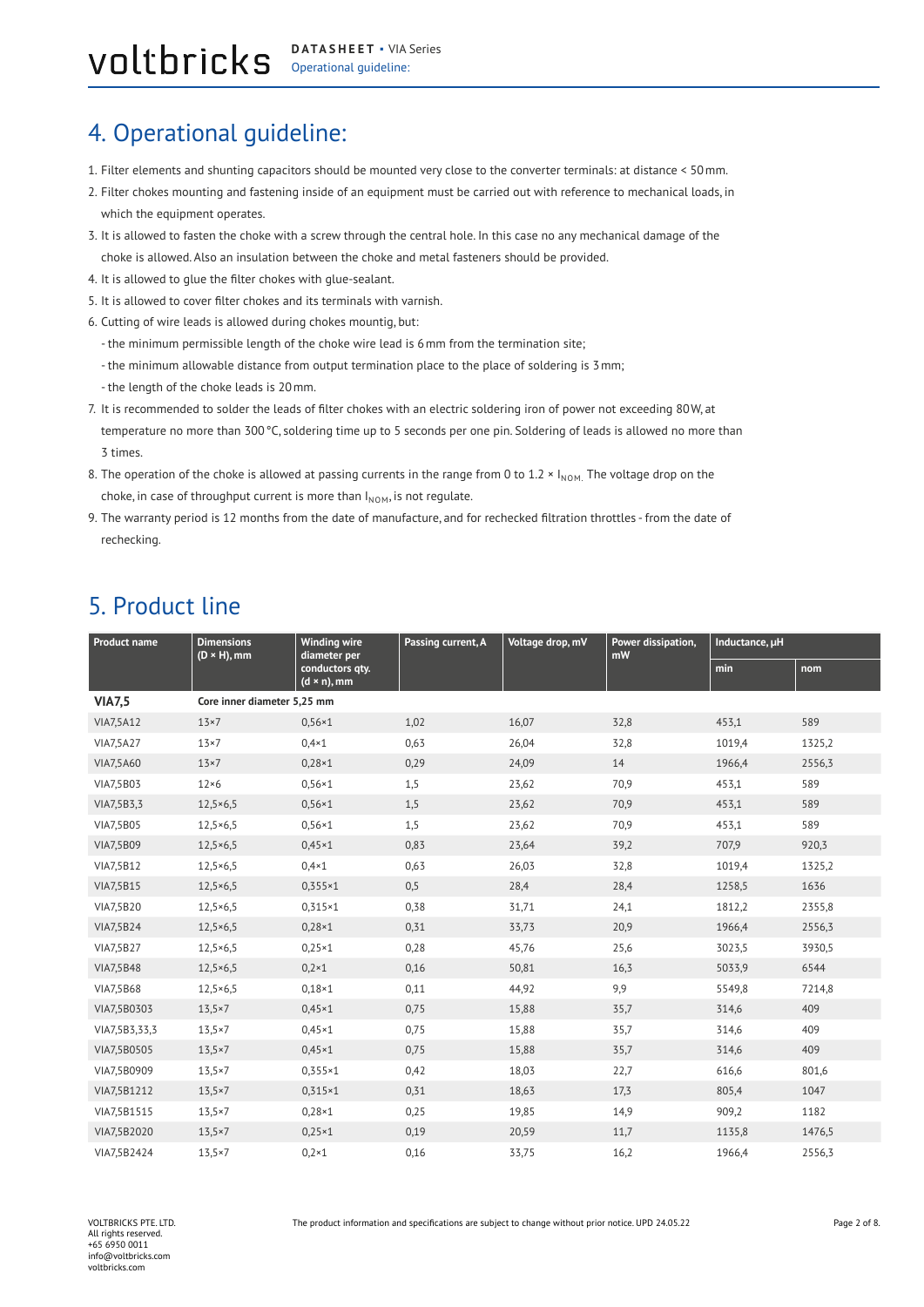#### <span id="page-2-0"></span>voltbricks Product line

| <b>DATASHEET • VIA Series</b> |  |
|-------------------------------|--|
| <b>Droduct line</b>           |  |

| <b>Product name</b> | <b>Dimensions</b>           | <b>Winding wire</b>                            | Passing current, A | Voltage drop, mV | Power dissipation, | Inductance, µH |        |
|---------------------|-----------------------------|------------------------------------------------|--------------------|------------------|--------------------|----------------|--------|
|                     | $(D \times H)$ , mm         | diameter per<br>conductors qty.<br>(d × n), mm |                    |                  | mW                 | min            | nom    |
| VIA7,5B2727         | 13,5×7                      | $0,18\times1$                                  | 0,14               | 41,26            | 17,3               | 2645,9         | 3439,7 |
| VIA7,5B4848         | $13,5 \times 7$             | $0,15\times1$                                  | 0,1                | 47,27            | 14,2               | 3426,2         | 4454   |
| VIA7,5B6868         | $13,5 \times 7$             | $0,15\times1$                                  | 0,06               | 28,37            | 5,1                | 3426,2         | 4454   |
| <b>VIA15</b>        | Core inner diameter 7,16 мм |                                                |                    |                  |                    |                |        |
| <b>VIA15A12</b>     | $17 \times 10$              | $0,63\times1$                                  | 2,04               | 28,75            | 117,3              | 515,1          | 669,6  |
| <b>VIA15A27</b>     | $17\times10$                | $0,5 \times 1$                                 | 1,3                | 30,07            | 78,2               | 586            | 761,9  |
| <b>VIA15A60</b>     | $17\times10$                | $0,355\times1$                                 | 0,59               | 39,3             | 46,4               | 1547,5         | 2011,8 |
| <b>VIA15B03</b>     | $18 \times 10$              | $0,56\times2$                                  | 3,0                | 17,11            | 102,7              | 146,5          | 190,5  |
| <b>VIA15B05</b>     | 18×10                       | $0,56\times2$                                  | 3,0                | 15,77            | 94,6               | 112,2          | 145,8  |
| <b>VIA15B06</b>     | 18×10                       | $0,56\times 2$                                 | 3,0                | 15,77            | 94,6               | 112,2          | 145,8  |
| <b>VIA15B09</b>     | $18 \times 10$              | $0,63\times1$                                  | 1,7                | 23,96            | 81,5               | 515,1          | 669,6  |
| <b>VIA15B12</b>     | $18 \times 10$              | $0,56 \times 1$                                | 1,25               | 20,98            | 52,5               | 448,7          | 583,3  |
| <b>VIA15B15</b>     | $18 \times 10$              | $0,5 \times 1$                                 | 1,0                | 25,36            | 50,7               | 741,7          | 964,2  |
| <b>VIA15B20</b>     | $18 \times 10$              | $0,45\times1$                                  | 0,75               | 26,39            | 39,6               | 1009,6         | 1312,4 |
| <b>VIA15B24</b>     | $18 \times 10$              | $0,4*1$                                        | 0,63               | 30,03            | 37,8               | 1211           | 1574,3 |
| <b>VIA15B27</b>     | $18\times10$                | $0,355 \times 1$                               | 0,56               | 37,2             | 41,8               | 1547,5         | 2011,8 |
| <b>VIA15B48</b>     | $18 \times 10$              | $0,315\times1$                                 | 0,31               | 31,13            | 19,3               | 2344,2         | 3047,4 |
| <b>VIA15B68</b>     | 18×10                       | $0,28\times1$                                  | 0,22               | 30,08            | 13,2               | 2804,3         | 3047,4 |
| VIA15B0303          | 18×10                       | $0,56\times1$                                  | 1,5                | 21,15            | 95,2               | 277            | 360,1  |
| VIA15B3,33,3        | 18×10                       | $0,56 \times 1$                                | 1,5                | 21,15            | 95,2               | 277            | 360,1  |
| VIA15B0505          | 18×10                       | $0,56\times1$                                  | 1,5                | 21,15            | 95,2               | 277            | 360,1  |
| VIA15B0909          | $18 \times 10$              | $0,5 \times 1$                                 | 0,8                | 14,95            | 35,9               | 329,6          | 428,5  |
| VIA15B1212          | $18 \times 10$              | $0,45\times1$                                  | 0,63               | 14,16            | 30,5               | 448,7          | 583,3  |
| VIA15B1515          | $18 \times 10$              | $0,4*1$                                        | 0,5                | 16,98            | 25,5               | 515,1          | 669,6  |
| VIA15B2020          | 18×10                       | $0,355 \times 1$                               | 0,38               | 19,57            | 14,9               | 826,4          | 1074,3 |
| VIA15B2424          | $18\times10$                | $0,315\times1$                                 | 0,31               | 21,86            | 20,3               | 1009,6         | 1312,4 |
| VIA15B2727          | $18\times10$                | $0,28\times1$                                  | 0,28               | 29,66            | 24,9               | 1318,6         | 1714,2 |
| VIA15B4848          | $18 \times 10$              | $0,25\times1$                                  | 0,16               | 21,17            | 10,2               | 1547,5         | 2011,8 |
| VIA15B6868          | $18 \times 10$              | $0,2 \times 1$                                 | 0,11               | 24,03            | 7,9                | 1794,8         | 2333,2 |
| <b>VIA30</b>        | Core inner diameter 8,5 MM  |                                                |                    |                  |                    |                |        |
| <b>VIA30A12</b>     | $20 \times 10$              | $0,63\times2$                                  | 4,08               | 28,32            | 231,1              | 401,3          | 521,6  |
| <b>VIA30A27</b>     | $20 \times 10$              | $0,5 \times 2$                                 | 2,6                | 35,53            | 184,8              | 713,4          | 927,4  |
| <b>VIA30A60</b>     | $20 \times 10$              | $0,5\times1$                                   | 1,2                | 57,01            | 136,8              | 2620,6         | 3406,8 |
| VIA30B03            | $20 \times 10$              | $0,5\times4$                                   | 6,0                | 24,49            | 239,9              | 178,3          | 231,8  |
| VIA30B3,3           | $20 \times 10$              | $0,5\times4$                                   | 6.0                | 24,49            | 239,9              | 178,3          | 231,8  |
| <b>VIA30B05</b>     | $20 \times 10$              | $0,5\times4$                                   | $6.0\,$            | 24,49            | 239,9              | 178,3          | 231,8  |
| <b>VIA30B09</b>     | $20 \times 10$              | $0,63\times2$                                  | 3,4                | 23,6             | 160,5              | 401,3          | 521,6  |
| <b>VIA30B12</b>     | $20 \times 10$              | $0,56\times 2$                                 | 2.5                | 25,53            | 127,7              | 599,4          | 779,2  |
| VIA30B15            | $20 \times 10$              | $0,5\times 2$                                  | 2,0                | 27,33            | 109,3              | 713,4          | 927,4  |
| <b>VIA30B20</b>     | $20 \times 10$              | $0,63\times1$                                  | 1,5                | 36,63            | 109,9              | 1605,1         | 2086,6 |
| <b>VIA30B24</b>     | $20 \times 10$              | $0,56\times1$                                  | 1,25               | 42,08            | 105,2              | 1981,5         | 2576   |
| <b>VIA30B27</b>     | $20 \times 10$              | $0,56\times1$                                  | 1,11               | 37,37            | 83                 | 1981,5         | 2576   |
| <b>VIA30B48</b>     | $20 \times 10$              | $0,45\times1$                                  | 0,63               | 41,05            | 51,7               | 3348,8         | 4353,4 |
| <b>VIA30B68</b>     | $20 \times 10$              | $0,355 \times 1$                               | 0,44               | 55,14            | 48,5               | 5072,7         | 6594,6 |
| VIA30B0303          | $20 \times 10$              | $0,5\times2$                                   | 3,0                | 27,24            | 245,2              | 242,7          | 315,6  |
| VIA30B3,33,3        | $20 \times 10$              | $0,5\times 2$                                  | 3,0                | 27,24            | 245,2              | 242,7          | 315,6  |
| VIA30B0505          | $20 \times 10$              | $0,5\times 2$                                  | 3,0                | 27,24            | 245,2              | 242,7          | 315,6  |
| VIA30B0909          | $20\times10$                | $0,63\times1$                                  | 1,7                | 29,57            | 150,8              | 713,4          | 927,4  |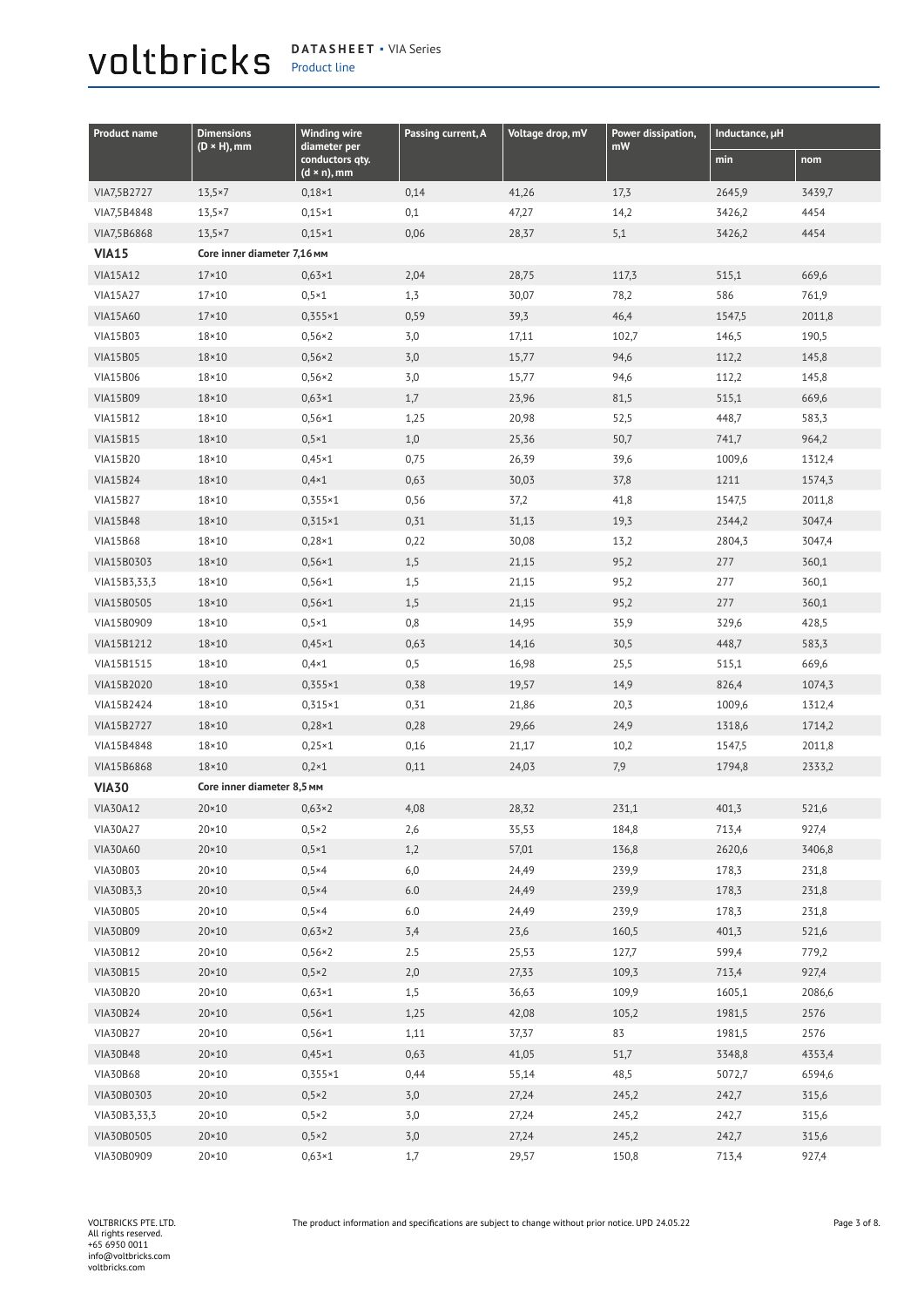## <span id="page-3-0"></span>Product line

**DATASHEET** ▪ VIA Series

| <b>Product name</b> | <b>Dimensions</b><br>$(D \times H)$ , mm | <b>Winding wire</b><br>diameter per    | Passing current, A | Voltage drop, mV | Power dissipation,<br>mW | Inductance, µH |        |
|---------------------|------------------------------------------|----------------------------------------|--------------------|------------------|--------------------------|----------------|--------|
|                     |                                          | conductors qty.<br>$(d \times n)$ , mm |                    |                  |                          | min            | nom    |
| VIA30B1212          | $20 \times 10$                           | $0,56\times1$                          | 1,25               | 31,04            | 116,4                    | 971            | 1262,2 |
| VIA30B1515          | $20 \times 10$                           | $0,5 \times 1$                         | 1,0                | 34,67            | 104                      | 1268,2         | 1648,6 |
| VIA30B2020          | $20 \times 10$                           | $0,45\times1$                          | 0,75               | 33,65            | 75,7                     | 1431,7         | 1861,2 |
| VIA30B2424          | 20×10                                    | $0,4*1$                                | 0,63               | 41               | 77,5                     | 1981,5         | 2576   |
| VIA30B2727          | $20 \times 10$                           | $0,4*1$                                | 0,55               | 35,78            | 59                       | 1981,5         | 2576   |
| VIA30B4848          | $20 \times 10$                           | $0,315\times1$                         | 0,32               | 40,58            | 39                       | 3096,2         | 4025   |
| VIA30B6868          | $20 \times 10$                           | $0,28\times1$                          | 0,22               | 38,97            | 25,7                     | 388,8          | 5049   |
| <b>VIA60</b>        | Core inner diameter 8,95 мм              |                                        |                    |                  |                          |                |        |
| <b>VIA60A12</b>     | $24 \times 12$                           | $0,63\times4$                          | 7,65               | 25,95            | 397                      | 367,1          | 477,3  |
| <b>VIA60A27</b>     | $24 \times 12$                           | $0,63\times2$                          | 5,04               | 41,54            | 418,7                    | 606,9          | 788,9  |
| <b>VIA60A60</b>     | $24 \times 12$                           | $0,63 \times 1$                        | 2,38               | 80,91            | 385,1                    | 3304,1         | 4295,3 |
| <b>VIA60B03</b>     | $24 \times 12$                           | $0,63\times5$                          | 10,0               | 21,29            | 425,9                    | 187,3          | 243,5  |
| VIA60B3,3           | $24 \times 12$                           | $0,63\times5$                          | 10,0               | 21,29            | 425,9                    | 187,3          | 243,5  |
| <b>VIA60B05</b>     | $24 \times 12$                           | $0,63\times5$                          | 10,0               | 21,29            | 425,9                    | 187,3          | 243,5  |
| <b>VIA60B09</b>     | $24 \times 12$                           | $0,63\times3$                          | 6,7                | 33,56            | 449,7                    | 479,5          | 623,4  |
| <b>VIA60B12</b>     | $24 \times 12$                           | $0,63\times3$                          | 5.0                | 25,04            | 250,4                    | 479,5          | 623,4  |
| <b>VIA60B15</b>     | $24 \times 12$                           | $0,63\times2$                          | 4,0                | 35,89            | 287,1                    | 749,2          | 974    |
| <b>VIA60B20</b>     | $24 \times 12$                           | $0,63\times2$                          | 3,0                | 26,91            | 161,5                    | 749,2          | 974    |
| <b>VIA60B24</b>     | $24 \times 12$                           | $0,56\times2$                          | 2,5                | 32,85            | 164,3                    | 1078,9         | 1402,6 |
| <b>VIA60B27</b>     | $24 \times 12$                           | $0,56\times2$                          | 2,22               | 32,85            | 164,3                    | 1078,9         | 1402,6 |
| <b>VIA60B48</b>     | $24 \times 12$                           | $0,56\times1$                          | 1,25               | 60,4             | 151                      | 4315,6         | 5610,2 |
| <b>VIA60B68</b>     | 24×12                                    | $0,5\times1$                           | 0,9                | 60,51            | 108,9                    | 5461,9         | 7100,5 |
| <b>VIA80</b>        | Core inner diameter 8,95 мм              |                                        |                    |                  |                          |                |        |
| <b>VIA80A27</b>     | $24 \times 12$                           | $0,63\times3$                          | 6,72               | 33,65            | 452,4                    | 479,5          | 623,4  |
| <b>VIA80B27</b>     | $24 \times 12$                           | $0,63\times3$                          | 2,96               | 14,82            | 87,8                     | 479,5          | 623,4  |
| <b>VIA120</b>       | Core inner diameter 8,95 MM              |                                        |                    |                  |                          |                |        |
| VIA120A12           | $24 \times 12$                           | $0,63\times8$                          | 15,9               | 15,36            | 488,5                    | 67,4           | 87,7   |
| VIA120A27           | $24 \times 12$                           | $0,63 \times 4$                        | 10,1               | 30,57            | 617,5                    | 269,7          | 350,6  |
| VIA120A60           | $24 \times 12$                           | $0,63\times2$                          | 4,76               | 42,71            | 406,6                    | 749,2          | 974    |
| VIA120B03           | $24 \times 12$                           | $0,63 \times 10$                       | 20,0               | 12,53            | 501,6                    | 30             | 39     |
| VIA120B3,3          | $24 \times 12$                           | $0,63 \times 10$                       | 20,0               | 12,53            | 501,6                    | 30             | 39     |
| VIA120B05           | 24×12                                    | $0,63 \times 10$                       | 20,0               | 12,53            | 501,6                    | 30             | 39     |
| <b>VIA120B08</b>    | $24 \times 12$                           | $0,63\times 6$                         | 13,3               | 20,36            | 541,8                    | 119,9          | 155,8  |
| VIA120B09           | $24 \times 12$                           | $0,63\times 6$                         | 13,3               | 20,36            | 541,8                    | 119,9          | 155,8  |
| VIA120B12           | $24 \times 12$                           | $0,63\times 6$                         | 10,0               | 15,31            | 306,3                    | 119,9          | 155,8  |
| VIA120B15           | $24 \times 12$                           | $0,63 \times 4$                        | 8,0                | 24,21            | 387,4                    | 269,7          | 350,6  |
| VIA120B20           | $24 \times 12$                           | $0,63\times4$                          | 6,0                | 18,16            | 217,9                    | 269,7          | 350,6  |
| VIA120B24           | $24 \times 12$                           | $0,56\times4$                          | 5,0                | 21,37            | 213,7                    | 367,1          | 477,3  |
| VIA120B27           | $24 \times 12$                           | $0,56\times4$                          | 4,44               | 18,98            | 168,5                    | 367,1          | 477,3  |
| VIA120B48           | $24 \times 12$                           | $0,56\times2$                          | 2,5                | 30,56            | 152,8                    | 906,6          | 1178,5 |
| <b>VIA120B68</b>    | $24 \times 12$                           | $0,5\times 2$                          | 1,76               | 28,9             | 101,7                    | 1078,9         | 1402,6 |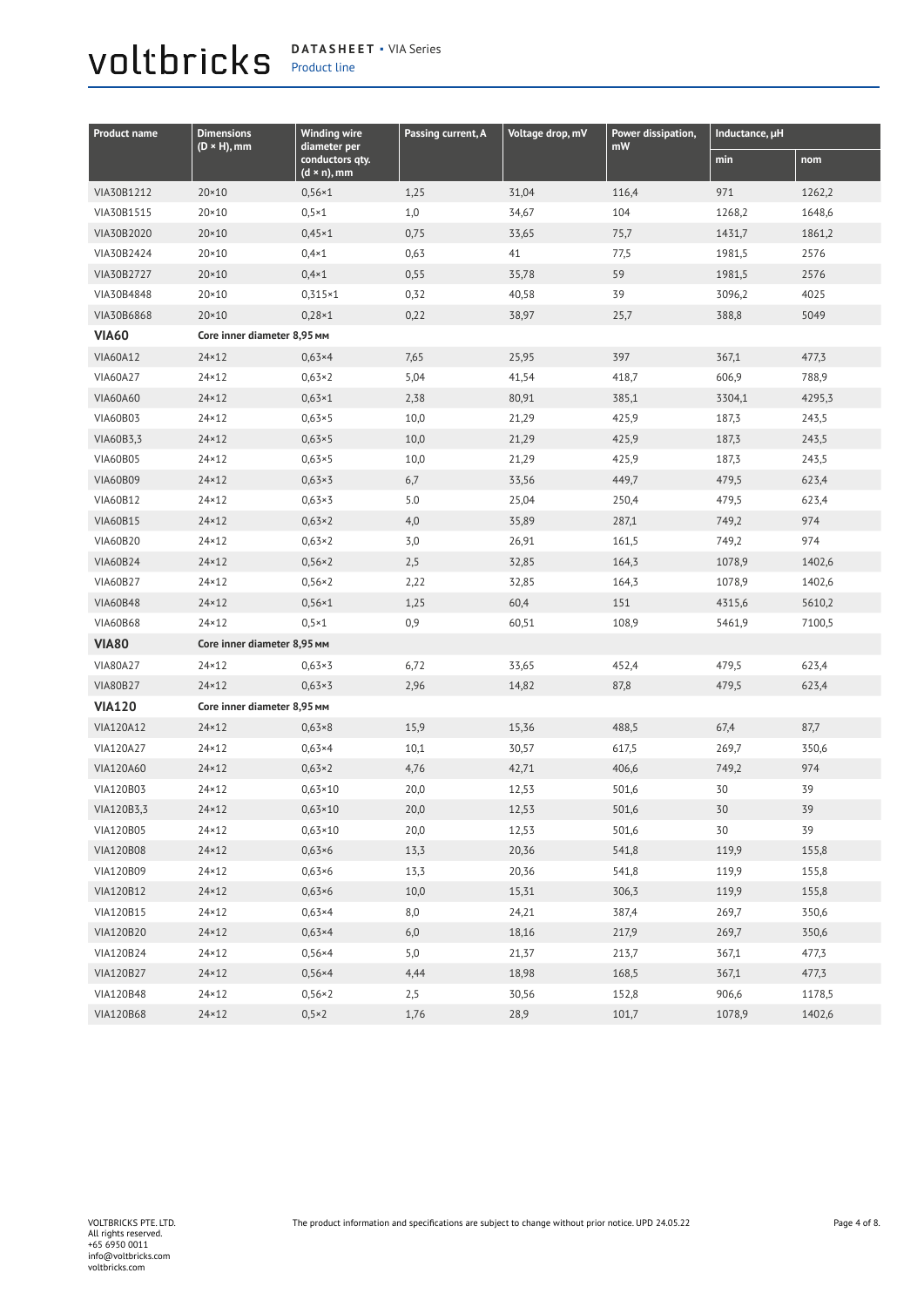## <span id="page-4-0"></span>6. Connection diagrams

#### 6.1. Connecting of power supply modules with filter chokes

Capacitors C1, C2, C3, C4 - with a capacity of 3300 ... 15000pF with a maximum voltage corresponding to the required «input–case», «output–case» insulation voltage.



*Pic. 1. DC-DC converter with 1 output channel*



*Pic. 2. DC-DC converter with 2 output channels*

#### 6.2. Capacitors parameters

#### **6.2.1. Ceramic capacitors CIN, µF**

| Output power, W | $U_{NOM. IN} = 12 VDC$ | $U_{NOM. IN} = 24; 27 VDC$ | $U_{\text{NOM. IN}}$ = 60 VDC |
|-----------------|------------------------|----------------------------|-------------------------------|
| 36              | 11,5                   | 0,471                      | 0,220,47                      |
| 7,510           | 1, 52, 2               | 11,5                       | 0,471                         |
| 15,20           | 2, 2,  3, 3            | 1, 52, 2                   | 11,5                          |
| 3050            | 3, 34, 7               | 2, 23, 3                   | 1, 52, 2                      |
| 60100           | 4,76,8                 | 3,34,7                     | 2, 23, 3                      |
| 120200          | 1015                   | 4,76,8                     | 3, 34, 7                      |
| 320             | -                      | 1020                       | 4,76,8                        |

#### **6.2.2. Tantalum capacitors C<sub>IN</sub> and C<sub>OUT</sub>, µF**

| Output power, W | $U_{\text{NOM. IN}}$ = 12 VDC |                 | $U_{NOM. IN} = 24; 27VDC$ |          | $U_{NOM, IN}$ = 60 VDC |                 |
|-----------------|-------------------------------|-----------------|---------------------------|----------|------------------------|-----------------|
|                 | $C_{\text{OUT}}$              | $C_{\text{IN}}$ | $C_{\text{OUT}}$          | $C_{IN}$ | $C_{\text{OUT}}$       | $C_{\text{IN}}$ |
| 36              | 0,471                         | 10              | 0,471                     |          | 0,471                  | 3               |
| 7,510           | 11,5                          | 15              | 11,5                      | 10       | 11,5                   | 5               |
| 15,20           | 1, 52, 2                      | 30              | 1, 52, 2                  | 15       | 1, 52, 2               | 10              |
| 3050            | 2, 2,  3, 3                   | 40              | 2, 2,  3, 3               | 30       | 2, 2 3, 3              | 15              |
| 60100           | 3, 34, 7                      | 70              | 3, 3,  4, 7               | 40       | 3, 3,  4, 7            | 30              |
| 120200          | 4,76,8                        | 150             | 4,76,8                    | 70       | 4,76,8                 | 40              |
| 320             | $\qquad \qquad \blacksquare$  |                 | 1020                      | 150      | 1020                   | 70              |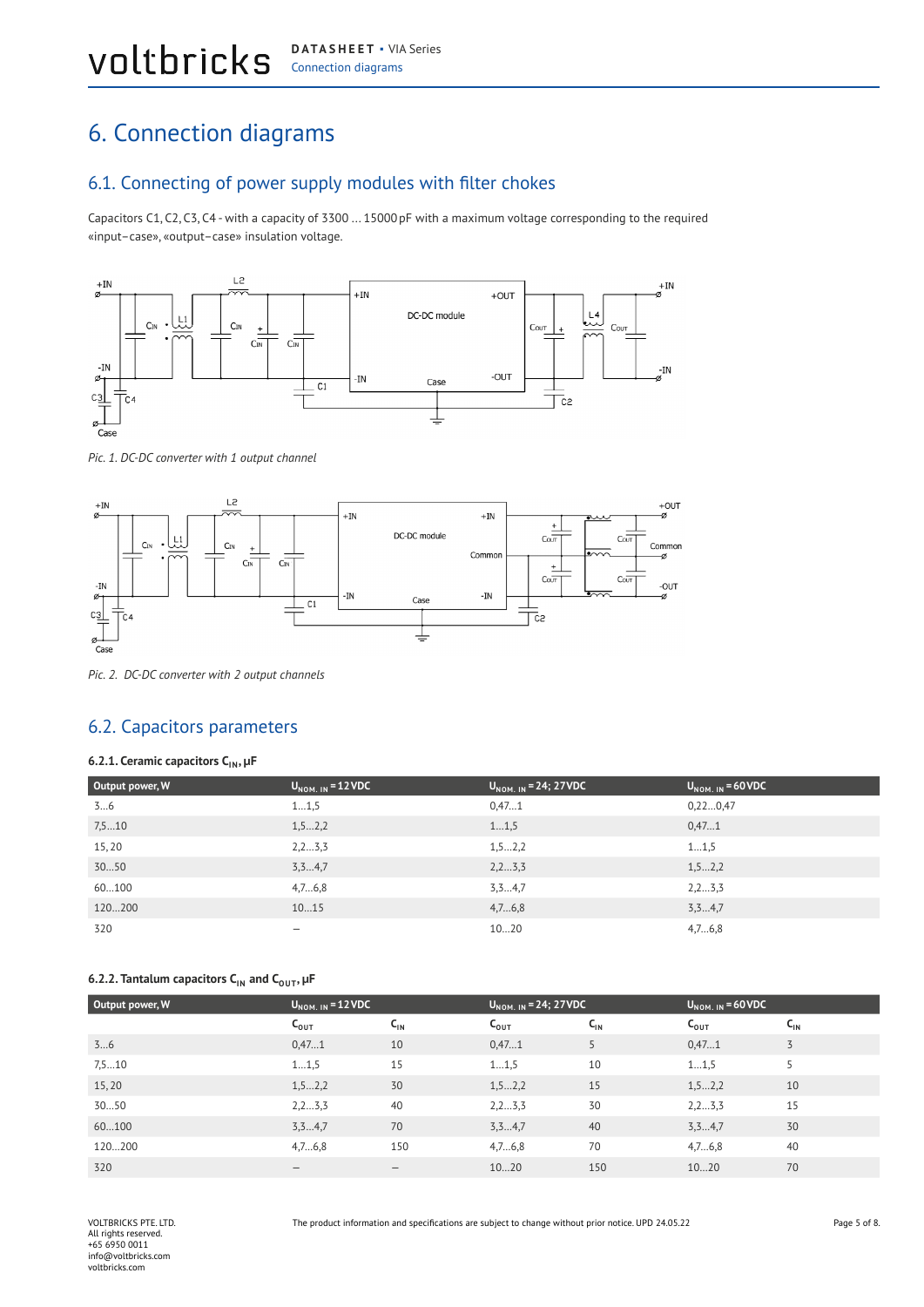#### <span id="page-5-0"></span>Drawings **DATASHEET** ▪ VIA Series

## 7. Drawings

#### 7.1. Filter choke VIAXXA(B)XX



*Pic. 3. Designations: «1» - core; «2» - choke winding.*

| Вывод    |                        |                          |                          |                                |
|----------|------------------------|--------------------------|--------------------------|--------------------------------|
| Function | $+1N$<br>(red marking) | $+0UT$<br>(blue marking) | $-1N$<br>(green marking) | $-0U$<br>(black marking)<br>نٽ |

 $\Delta$ 

 $\overline{2}$ 

#### 7.2. Filter choke VIAXXBXXXX



*Pic. 4. Designations: «1» - core; «2» - choke winding.*

| Вывод    |               |                |                  |                 |                 |                  |
|----------|---------------|----------------|------------------|-----------------|-----------------|------------------|
| Function | $+1N$         | +OUT           | <b>COMMON IN</b> | COMMON OUT      | $-1N$           | $-0U$            |
|          | (red marking) | (blue marking) | (green marking)  | (black marking) | (white marking) | (yellow marking) |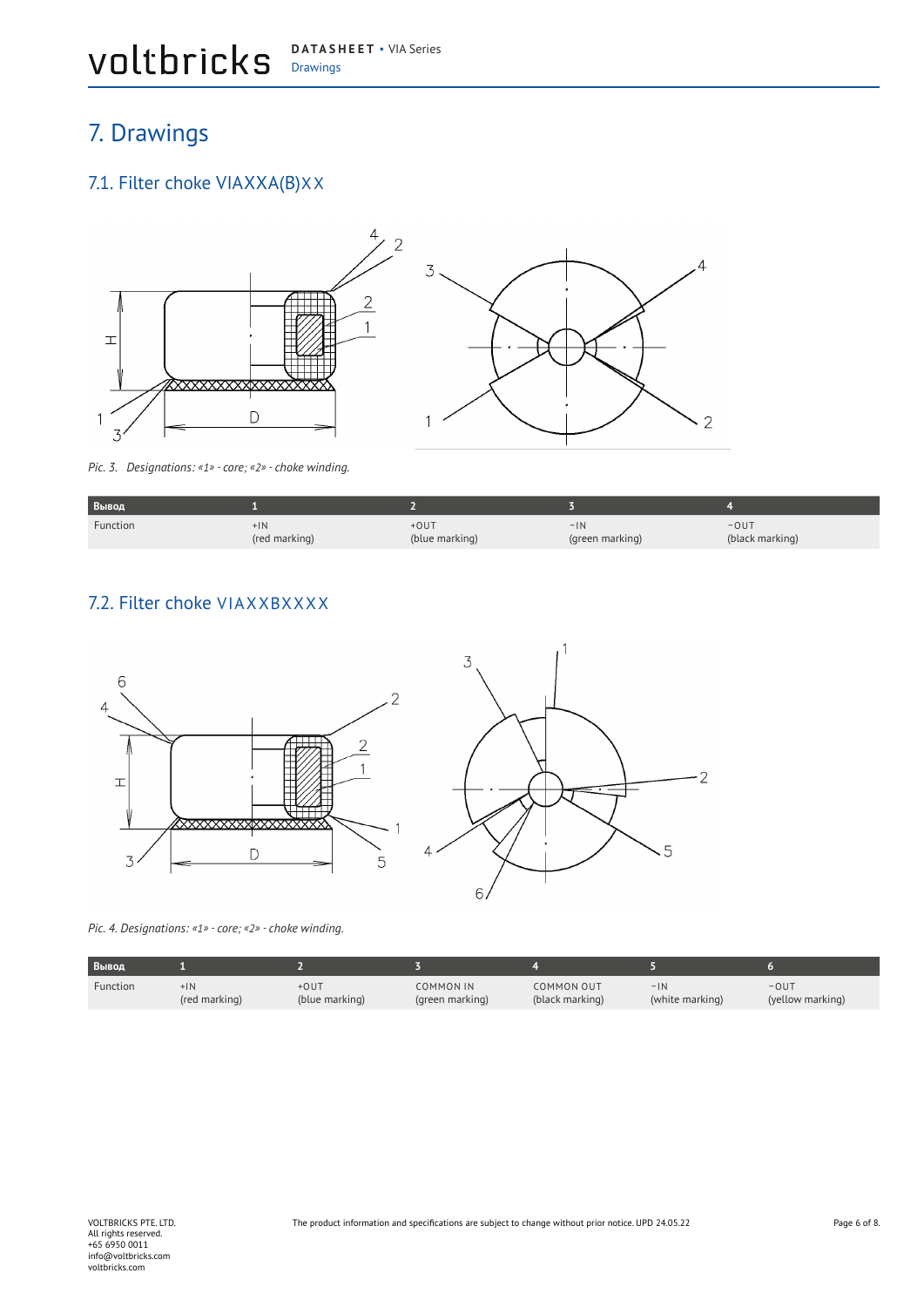## <span id="page-6-0"></span>8. Ordering information

#### 8.1. Filter chokes designation

For more information, contact the sales department by phone +65 6950 0011 or e-mail sales@voltbricks.com